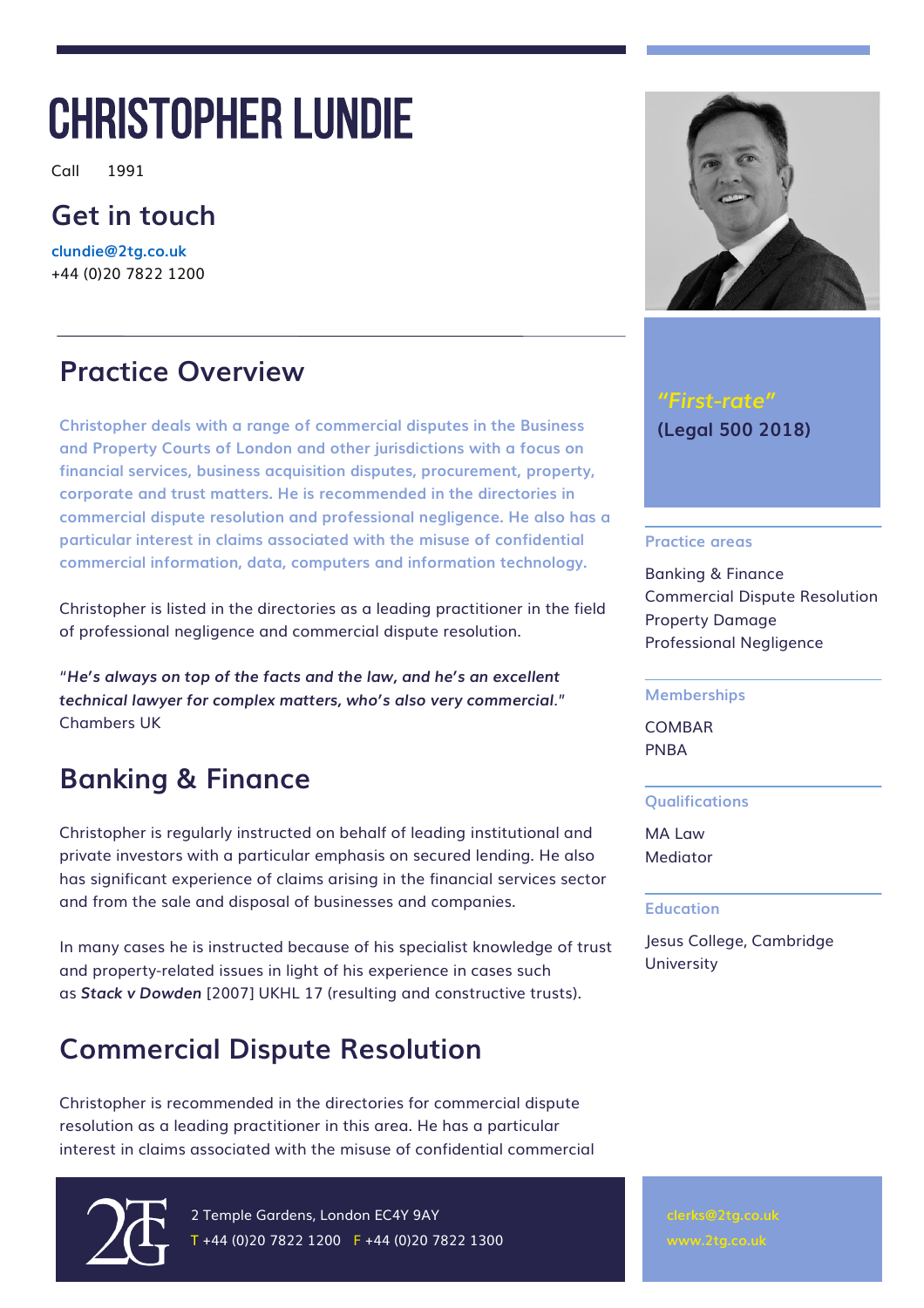information, data, computers and information technology. He also is regularly instructed to provide advice and assistance in claims requiring urgent injunctive relief (including freezing and search orders). Often involved in claims with an international or multi-jurisdictional aspect, he regularly provides advice on jurisdictional disputes and issues of private international law. In addition, he is experienced in working with lawyers in foreign jurisdictions throughout Western and Central Europe, the Middle East, Asia, the USA and the Caribbean.

### **Current and Recent Work**

Liability of partnership for +£10m of loans advanced for property investment on assumption that signature of one partner was a forgery: *Kotak v Kotak/RBS* [2017] EWHC 1821 (Ch).

Misrepresentation and other claims in connection with management buyout of print business: *Trow v Durmast Group* [2017] EWHC 1485 (Ch).

Claim against solicitor in connection with funds invested through off-shore corporate structures including issues of limitation: *Barnett v Creggy* [2017] Ch. 273 (CA).

Advising on breach of warranty claims relating to accounts, insurance and third party claims arising in Share Purchase Agreement for £265m acquisition of international freight haulage firm.

Appointed by the Chairman of the Bar Council of England & Wales to give an expert determination under a Share Purchase Agreement relating sale of manufacturer of London bus shelters.

Successful defence of claims of fraud against directors in connection with shares acquired in mining exploration company listed on the Alternative Investment Market: *Sears v Minco* [2016] EWHC 433 (Ch).

Represented vendors on successful claim for deferred consideration (following expert determination) and successful defence of +£9m breach of warranty claim in respect of SPA for of motor industry business to Chinese purchases.

Represented successful claimant in proceedings to recover compensation for misuse of a competitor's database of customers. The first case in England in which the High Court had to consider compensation for infringement of an EU database right: *Flogas Britain Ltd v Calor Gas (UK) Ltd* [2013] EWHC 3060 (Ch).

2 Temple Gardens London EC4Y 9AY  $T + 44 (0)2078221200$ F +44 (0)20 7822 1300

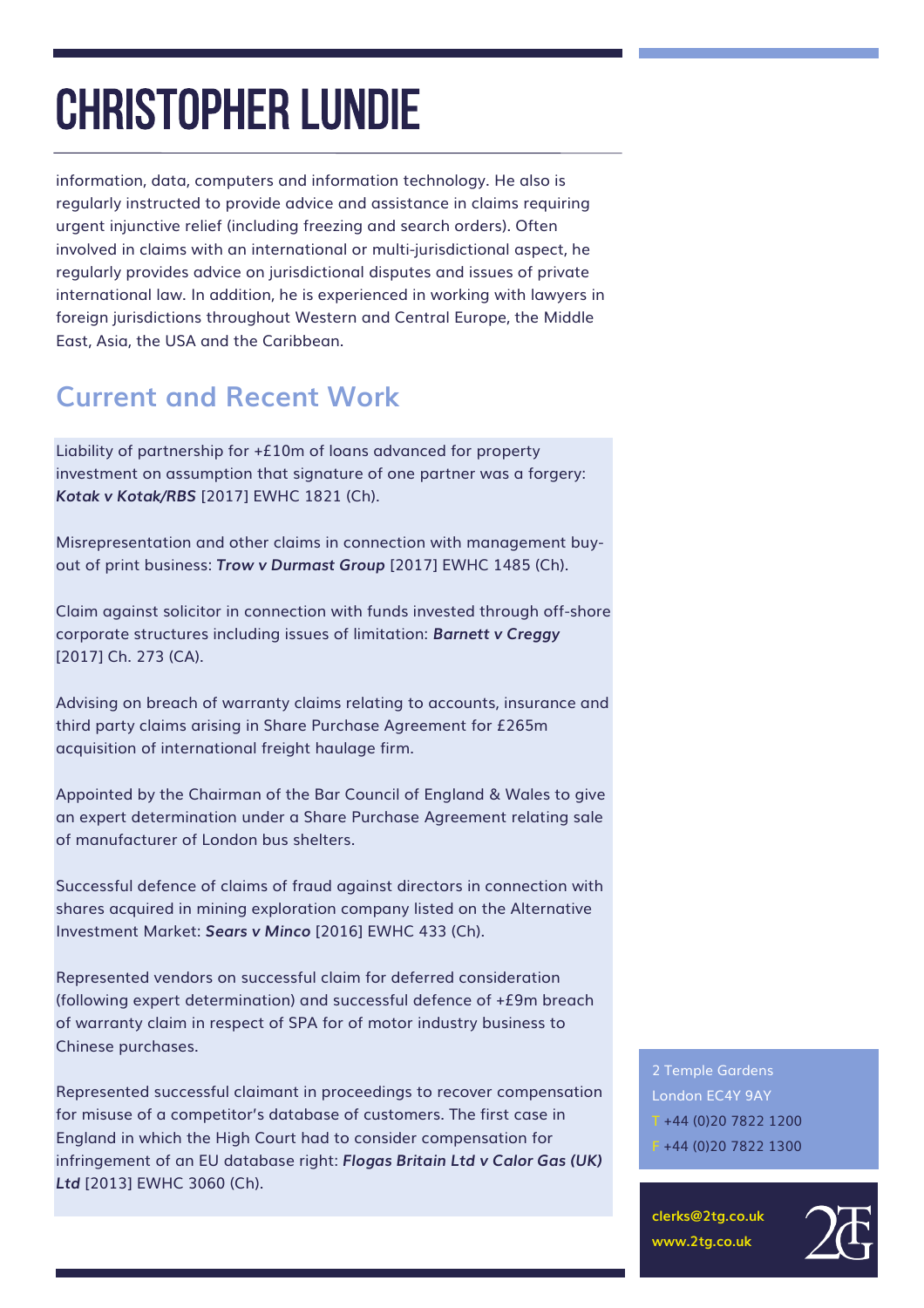Replacement of an off-shore corporate trustee of English investment trust established to fund management buy-out of leading UK insurer: *Ackermann v Synergy Capital* [2013] EWHC 887 (Ch).

### **Professional Negligence**

Listed in the directories as a leading practitioner in the field of professional negligence, Christopher has experience in dealing with claims against a variety of professionals including solicitors, surveyors, valuers, architects and accountants. He also has particular expertise in dealing with claims against professional trustees.

## **Current and Recent Work**

Claim against solicitor in connection with funds invested through off-shore corporate structures including issues of limitation: *Barnett v Creggy* [2017] Ch. 273.

Proceedings against professional trustees for £2m for alleged negligence in connection with investment of trust funds during 'dot-com' stock market bubble: *Daniel v Stanley Tees* [2016] 4 WLR 115.

A €30m claim in Hungary under English law by property fund managers against valuers in connection with the acquisition, for investment purposes, of what was then Europe's largest logistics centre.

Acting for Sir Geoffrey Boycott in connection with a claim arising from his acquisition of a property in Sandbanks: *Boycott v Perrins Guy Williams* [2011] EWHC 2969.

Claim against accountants for £3m relating to the failure to provide advice as to the possibility of a joint election under the Income & Corporation Taxes Act 1988 on a management buy-out of a company for £8m.

Claim for  $+£2m$  in connection with the acquisition and attempted letting of restaurant premises in a Manchester retail park arising from failure by conveyancing solicitors to ensure adequate rights of access.

Proceedings brought by the property development company of Alan Sugar, which were much publicised in the London property investment world, arising in connection with a £6.15m purchase of a prime commercial site in St. Pauls in the City of London.

2 Temple Gardens London EC4Y 9AY  $T + 44 (0)2078221200$ F +44 (0)20 7822 1300

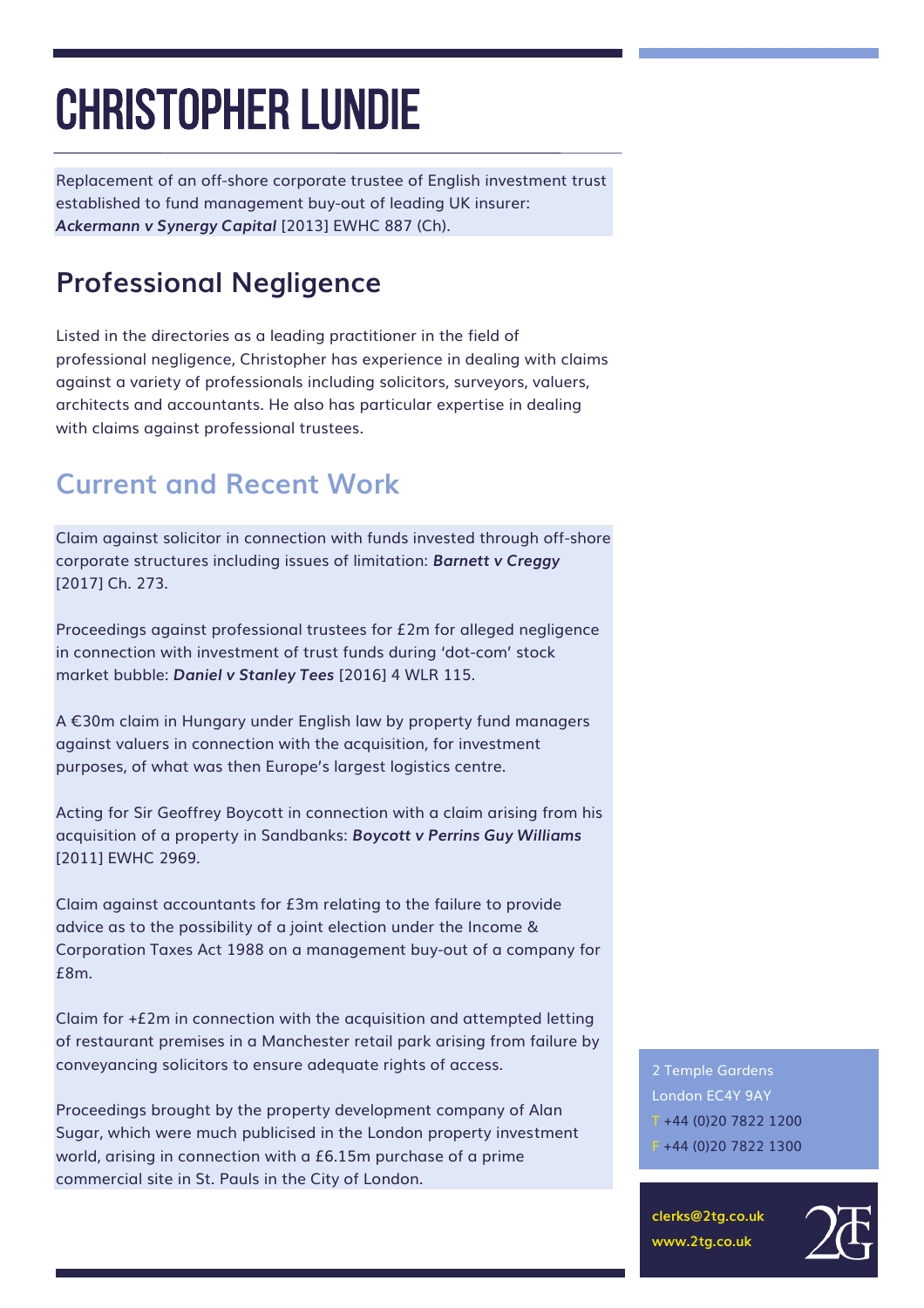## **Property Damage**

Christopher Lundie's Property Damage practice encompasses cases concerning floods, fires, explosions, land slips, subsidence and also the insurance aspects arising from such events. He enjoys complex technical, engineering and scientific issues in such claims and also the detailed financial analysis which is so often required.

He has a particular interest in environmental claims and has successfully represented clients in cases concerning contaminated land, noise and odour nuisance and claims arising under environmental protection legislation.

With many years' experience in property law and landlord and tenant litigation Christopher is also able to provide specialist legal advice on some of the more complex legal issues which can encounter in Property Damage matters. He provided, by way of example, specific legal advice on the various claims arising in connection with the Buncefield litigation.

## **Significant Cases**

*Stack v Dowden* [2007] UKHL 17, [2007] 2 AC 432, [2007] 2 WLR 831, [2007] 2 All ER 929, [2007] 1 FLR 1858. Leading case on constructive and resulting trusts in the context of co-habitees.

*Barnett v Creggy* [2016] EWCA Civ, [2017] 2 WLR 1054, [2017] PNLR 4, [2017] Ch 273. Issue of limitation in the context of a claim against a solicitor for breach of fiduciary duty.

*Eaton Mansions (Westminster) Ltd v Stinger Compania De Inversion SA* [2013] EWCA Civ 1308, [2014] HLR 4: [2014] 1 P & CR 5 : [2014] 1 EGLR 89. Established that aggravated damages are not recoverable by a corporation and considers the assessment of 'hypothetical negotiation' damages.

*Flogas Britain v Calor Gas Ltd* [2013] EWHC 3060 (Ch), [2014] FSR 34. First English High Court case to consider infringement of a EU database right.

*Goldstone v Goldstone* [2011] EWCA Civ. 39 [2011] 1 FLR 1926, [2011] 1 FCR 324. Jurisdiction of the High Court to join and make freezing orders against off-shore corporate entities in complex trust structures to financial relief proceedings.

2 Temple Gardens London EC4Y 9AY  $T + 44 (0)2078221200$ F +44 (0)20 7822 1300

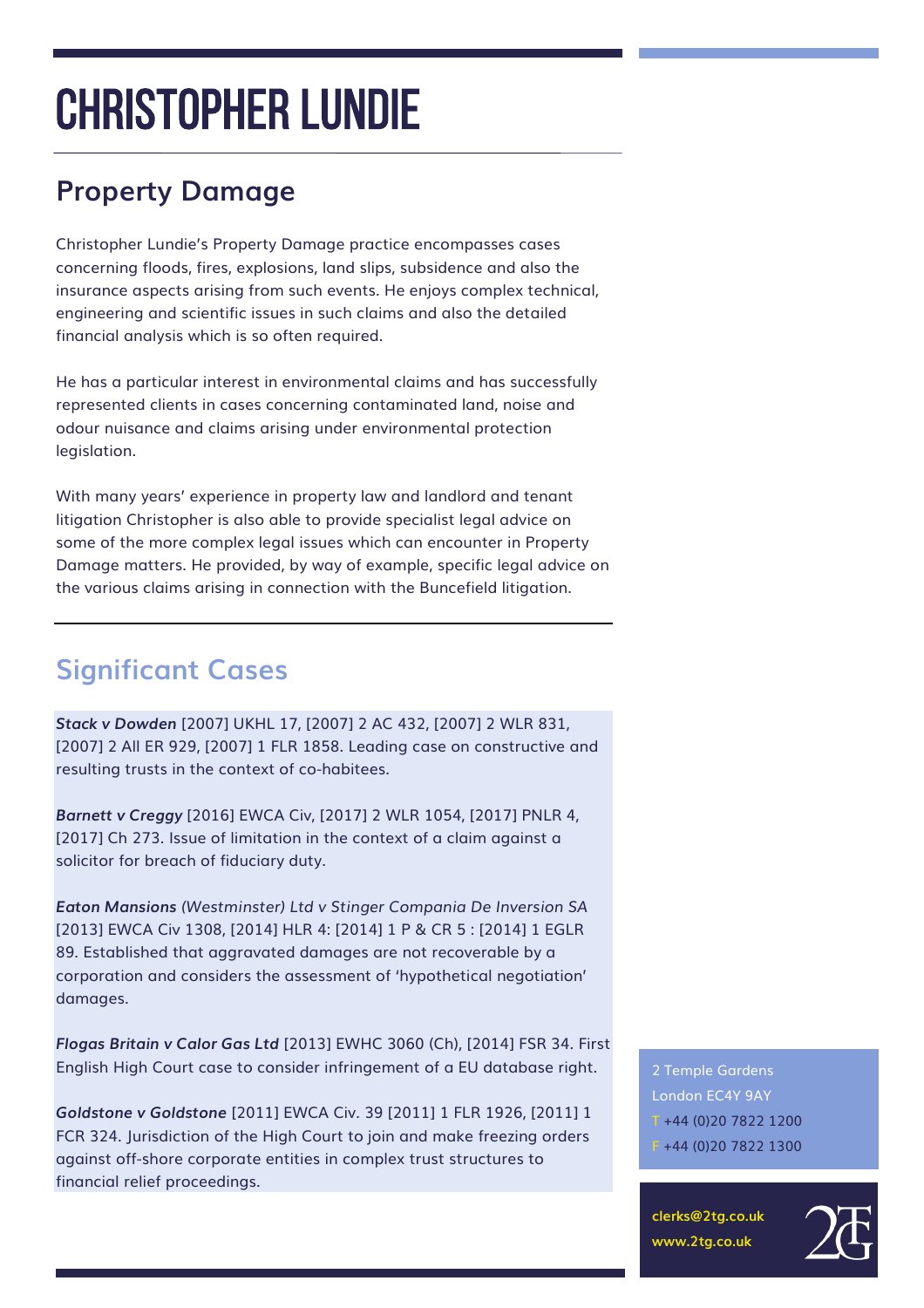*Milner v Carnival PLC* [2010] EWCA Civ 389, [2010] 3 All ER 701, [2011] Lloyds Rep. 374, [2010] PIQR Q3. Landmark decision of the Court of Appeal on the assessment of damages for a ruined holiday.

*Beckett Management Investment Group v Hall* [2007] EWCA Civ. 613, [2007] 1 ICR 1539, [2007] IRLR 793. Leading modern authority on the enforcement of employee restrictive covenants.

*Edlington Property v Fenner* [2006] EWCA Civ 403, Times 12 May [2006] 1 All ER 98, (2006) L&TR 2, (2006) 5 EG 274, (2006) 5 EG 274, (2005) NPC 119, (2006) Times, Nov 4 (2006) CA. Leading modern authority concerning equitable set-off in the landlord and tenant context.

*Cole v Davis Gilbert* [2007] EWCA Civ 398, [2007] All ER (D) 20 March, (2007) Times, April 6. Occupiers' liability and village greens. Reported on the front page of the Daily Mail under the heading "An Outbreak of Common Sense".

*London Borough of Newham v Kibata* [2003] EWCA Civ 1785, [2004] 1 F.L.R. 690, [2004] L&TR 32, [2004] E.G.L.R. 56, [2004] H.L.R. 28, [2004] Fam Law 175, [2003] 3 F.C.R. 724. Availability of defence based upon combination of Articles 6, 8 and 14 of the ECHR and matrimonial home rights to possession proceedings brought by local authority landlord

*Geoffrey Boycott v Perrins Guy Williams* [2011] EWHC 2969, [2012] PNLR 25. Limitation and application of s.14A of the Limitation Act 1980 to professional negligence "omissions case" against solicitors.

#### **Recommendations**

*"Very good, clear and thorough, he has complete control of the matters he's undertaking."* **Chambers UK 2022**

*"A very bright man who is measured in his approach." "He is clientfocused, persuasive on his feet and technically brilliant."* **Chambers UK 2021**

*"Incredibly clever and commercial"* **Chambers UK 2020**

*"Keeps his eye on the bigger picture, and is always on top of the facts and the law, no matter how complex the brief is." "He's always willing to roll up his sleeves and muck in."* **Chambers UK 2019**

2 Temple Gardens London EC4Y 9AY  $T + 44 (0)2078221200$  $F + 44 (0)20 7822 1300$